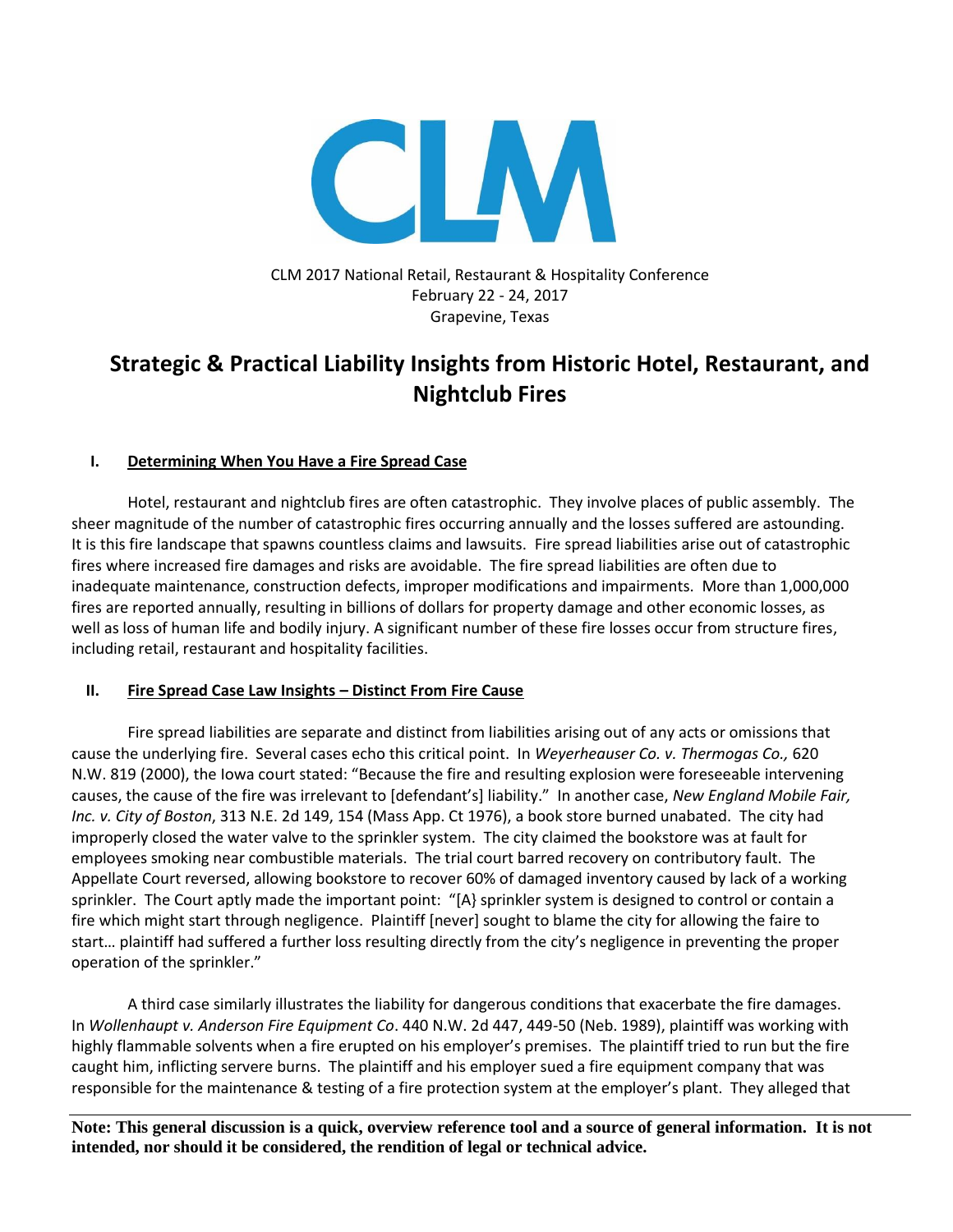defendant negligently serviced the fire protection system and as a result the system failed to extinguish the fire. They further alleged that had the system properly functioned, the plaintiff-employee would have suffered only slight injuries or no injuries at all. The defendant defended on the ground that the employer's negligence caused the fire. The trial court had instructed the jury to determine whether the employer's negligence was the sole proximate cause of the fire. The appellate court reversed verdict in favor of def. The court stated, "Again the claim is not that [the def.] negligently started the fire, but that the fire, whatever its origin, would have been extinguished had the [fire protection system] been properly maintained and, had it been so maintained, [plaintiff] would not have suffered injury. The court further summed it up:

"[Plaintiff] is not claiming that [defendant] cause the fire that injured him. Instead, the claim is that if [defendant] had properly served [the fire protection system], the fire, whatever its origin, would not have caused [plaintiff] to suffer severe injury. The origin of the fire … was therefore irrelevant."

## **III.** Fire Spread – Big \$ at Stake

Thousands of fires occur each year, and many of these arise in restaurants and similar hospitality facilities. For example, from 2007 to 2009 there were nearly 6,000 restaurant fires causing \$172M in property damage. These restaurants covered the gamut of the varied types of restaurants in use. They include fast food, family owned, catering halls, nightclubs, hotels, etc. Restaurants are unique fire risks as they involve heavy cooking activities, and frequently a significant number of patrons. Cooking is the leading cause of restaurant fires. When fires are confined to the cooking equipment themselves, they rarely result in serious injury or substantial property losses. While many restaurant fires are confined to the object of origin, there are still many fires that spread beyond the object of origin as well as the room of origin. Cooking and electrical malfunctions are some of the leading causes of non-confined restaurant fires. Human error and other human factor failures are significant causes as well.

Smoke alarms are critical elements of the fire protection system. A significant number of non-confined restaurant fires have occurred where there were no functioning smoke alarms. Another vital element of fire protection is effective sprinklers. Without a doubt, functioning sprinklers make a huge impact on controlling fire spread. It has been reported that direct property damage has been lower when sprinklers are present. Sprinkler systems failures are due to many reasons. They include system shut-off, impairments that defeated the system, inadequate water pressure, and instances where the water spray did not reach the fire.

## **IV. Fire Spread Analysis & Investigation - Practicalities**

Numerous parties are interested stakeholders in investigating, responding, remediating, restoring, and regulating the fire scene. These include the liability and property insurers, property owners, tenants, neighbors and adjoining properties, business owners, fire departments, various public authorities, community representatives, media, and other interested parties.

Like any forensic investigation, a prompt investigation is vital. In the context of investigating a fire for cause and/or fire spread, it is important to document the fire scene before conditions change. To the extent reasonably possible, efforts should be made to preserve the fire scene and relevant evidence. Witnesses should be interviewed. Potentially responsible parties should be placed on notice and afforded the opportunity to investigate as reasonably possible. Having a practical plan of action that is effectively executed significantly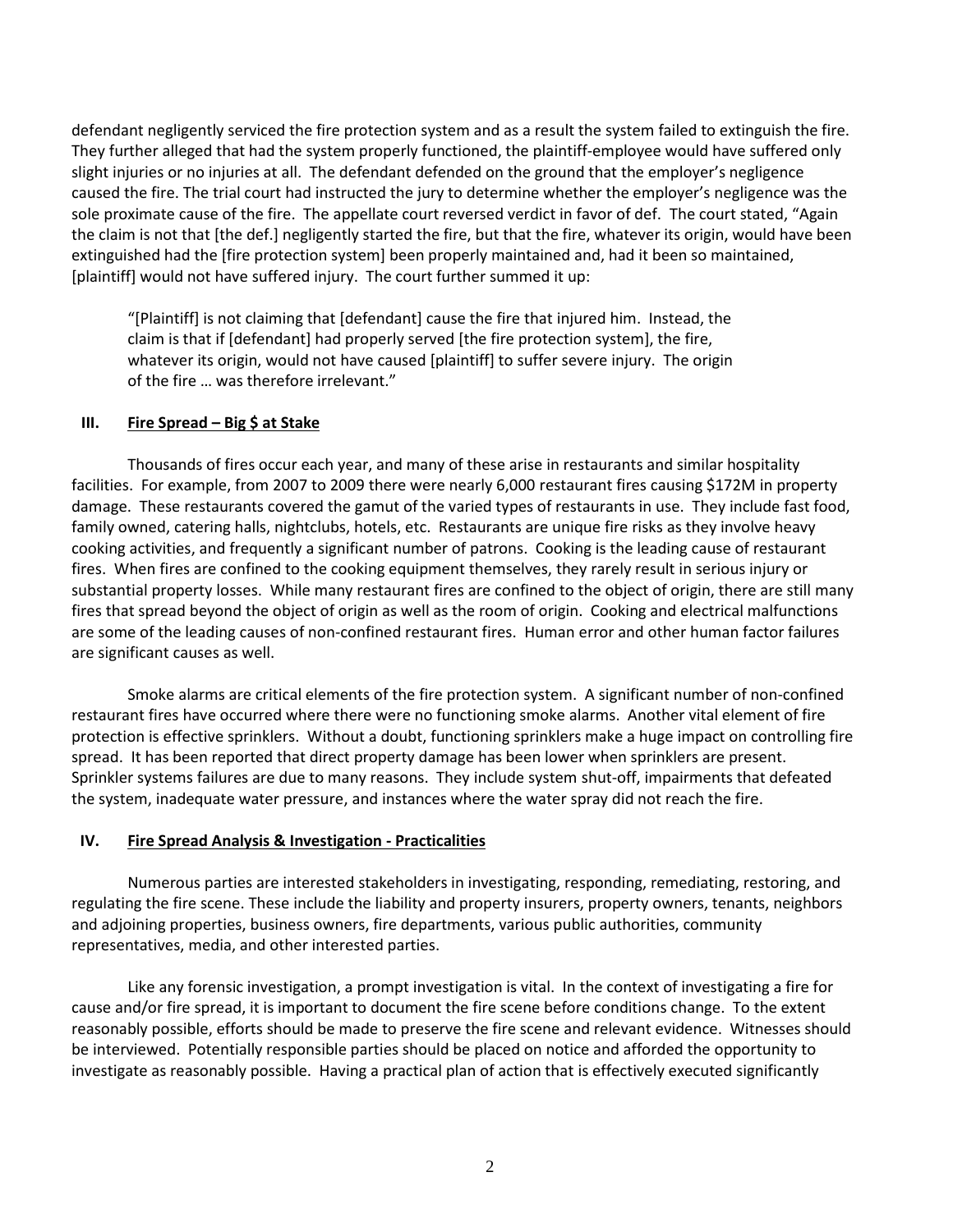enhances the ability to effectively investigate the fire. Often times, real world constraints play significant challenges on the fire scene investigation. These include safety, environmental, the need to mitigate the loss and to resume business operations, and the interests of public officials and others.

The nature and scope of the fire investigation often turns on the dollars at stake, the complexity of the fire scene and the interest of government agencies. Selecting the right experts is critical. It is never a cookingcutter program. An origin and cause expert and other forensic experts are frequently required. Experts in the areas of electrical engineering, mechanical engineering, material scientists and other specialized consultants are worth considering. A fire protection engineer is frequently valuable to evaluate material flammability, adequacy of fire protection systems, adequacy of fire suppression, fire detection and alarm systems, smoke spread, structural issues involving containment of the fire, as well as issues of evacuation and egress.

In selecting an expert, it's imperative to examine the expert's qualifications, educational background, publications, experience and overall expertise. It is also vital to consider how well the expert will play before a local jury or court. Is the expert an effective communicator and credible? On a practical level, budgets are always important to consider. After all, cost efficiencies and sticking to reasonable budgets are necessary in today's bottom-line environment.

#### **V. Fire Spread Liability and Failure Analysis**

Fire-spread liabilities occur where a fire would have been limited in scope to the area of fire origin, but for the failures of building systems, fire suppression, detection and alarm systems, human factors, flammability of materials, inadequate water supplies for fire suppression and firefighting, and other failures. Against this failure mode backdrop is the push-pull between fire-spread liability chasers and defenders.

Essentially, the thread throughout all fire-spread claims is the pivotal question: What exacerbated or enabled a small fire to grow large? This core question raises numerous issues on the adequacy of: structural design, construction and components; building fire stops and separations; ventilation systems; defective or improperly maintained fire, detection and alarm protection equipment; flammable contents and unreasonably dangerous materials; inadequately segregated construction or other combustible materials; fire spread from adjoining properties; fire safety management and staff training; and compliance with building and fire codes, among other causal or contributing factors.

It is important to emphasize that all of these spread inquiries are irrespective of the cause of the fire when determining the fault for the exacerbated fire spread. Foreseeability, the essence of negligence, remains the key. Indeed, even if a fire is caused by accident, arson, intentional conduct or a fortuitous act of nature, fire spread liability may exist when a failed fire protection system, life-safety system, building system or structural component, or human error foreseeably allows a fire to cause further and subsequent losses that increased the incipient damages and/or bodily injuries. This is illustrated by when a fire suppression system fails to perform as expected. It is the enhancement of the loss that is the focal point of the fire spread claim.

Thorough investigation is essential for developing reliable, credible findings, and a provable hypothesis, based on facts, reliable methodologies, good science, good documentation and data, and the applicable standards of care. Many potential experts come into possible play for investigating the fire scene to determine whether the fire spread to areas beyond the area of fire origin, and, if so, what were the causal or contributing factors. A qualified fire protection engineer is often valuable for investigating fire suppression and sprinkler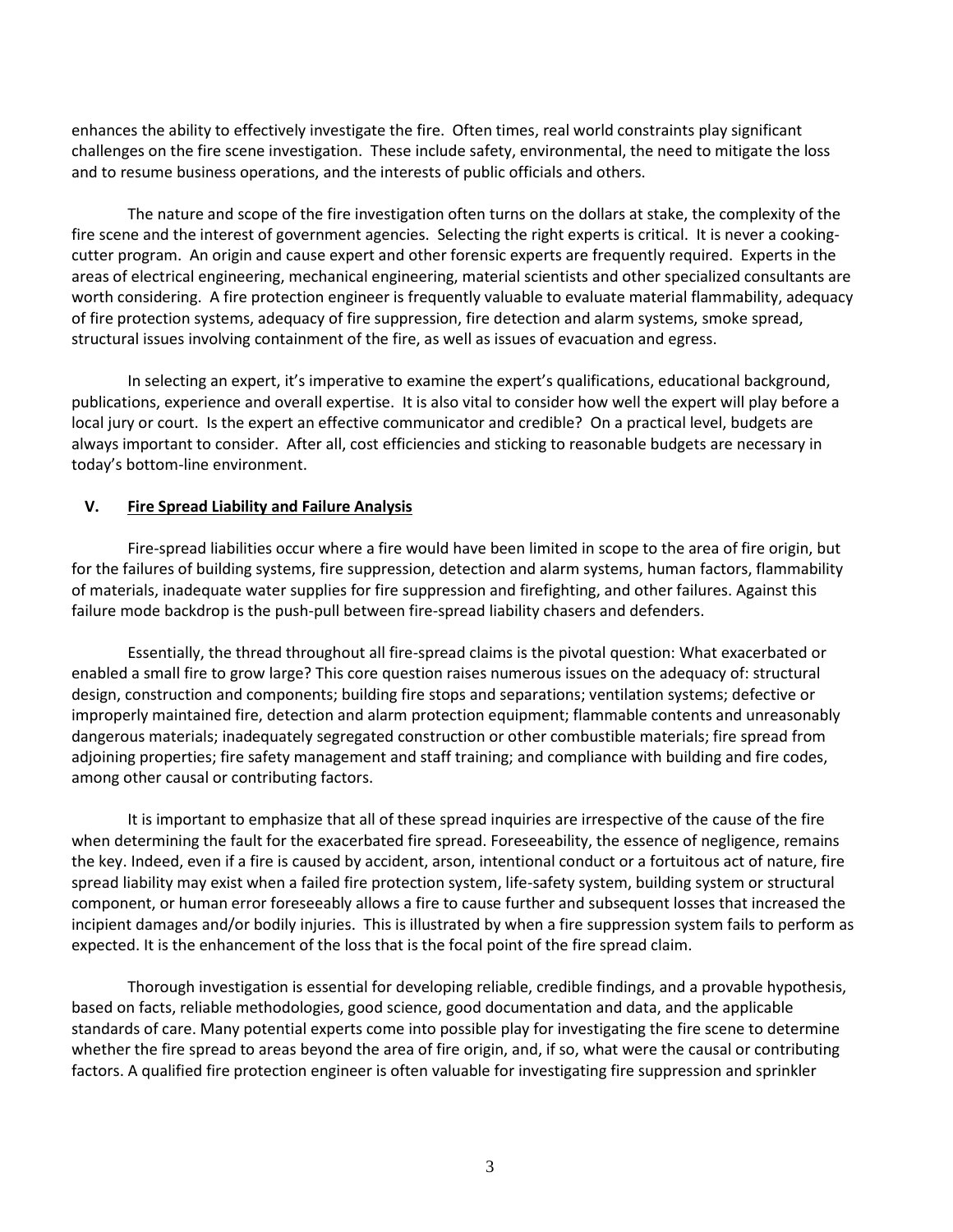systems, detection and alarm systems, smoke/heat/fire detection systems, and structural issues that may have impacted fire/smoke propagation. Other valuable experts include origin and cause, structural engineers, mechanical engineers, electrical engineers, materials, architects, human factors and the like.

There are many important considerations. Undertaking an NFPA 921 compliant investigation is critical. You want your expert to be able to withstand a *Daubert* challenge. The factors leading to the increased fire spread damages must be carefully investigated and considered. Spoliation of evidence needs to be mitigated, where possible, Prompt notice to interested parties and site inspections are critical steps in the investigation journey. At the outset, the investigation should consider to what extent the fire spread is due to acts and/or omissions or failures of design, specification, manufacture, construction, installation, maintenance, inspection, testing, human factors, operations or use, or other factors. Fire spread investigations, like all others, should carefully consider whether applicable codes and standards, including building codes, were deviated. If so, to what extent those deviations caused or contributed to the exacerbated fire spread loss and/or injuries. Need to also consider whether any applicable codes were retroactive.

The investigation should consider: fire sprinkler systems, fire alarm systems and structural building systems.

• Fire Sprinkler and Alarm Systems

Fire protection systems provide a reliable method for detecting, alarming, containing and controlling fire spread. Such systems include sprinklers, smoke alarms, heat sensors etc. But when such safety systems fail to function as designed and intended, the resulting fire damages may be exacerbated. Many factors often contribute to system failure, including improper selection, specification, design, manufacture, installation, operation and use, maintenance, inspection, testing and the like. As for fire sprinklers, key components comprise sprinkler heads, water supply piping, valves and the like. Wet systems contain water, while dry systems are filled with air until activated, at which time the valve opens with a drop in pressure and allows water to fill the system. Sprinkler heads have faced many recalls.

• Fire Alarm Systems

Fire detection and alarm systems are vital for providing effective fire protection and reducing the extent of fire damage and risks to human lives. As with all fire protection systems, it is critical to consider whether the applicable system and devices were properly specified, selected, designed, manufactured, installed, operated, maintained, tested and inspected. If any of these critical activities were improper or less than adequate, then the margin of safety for limiting the scope of the fire has been compromised. At the outset, all fire protection systems require some level of risk analysis of the property and the intended fire safety goals *(e.g.,* life/safety, property protection, mission protection) in order to determine the appropriate system to have in place.

Fire Sprinkler systems

Fire sprinkler systems detect fires and upon activation are designed to control and suppress fires. Numerous failures modes loom for fire sprinkler and alarm systems. Some of the relevant failure inquiries include: a) was the sprinkler system properly specified, designed, manufactured, installed, operated, maintained, tested and inspected? b) was the system code compliant? c) did the sprinkler system activate timely?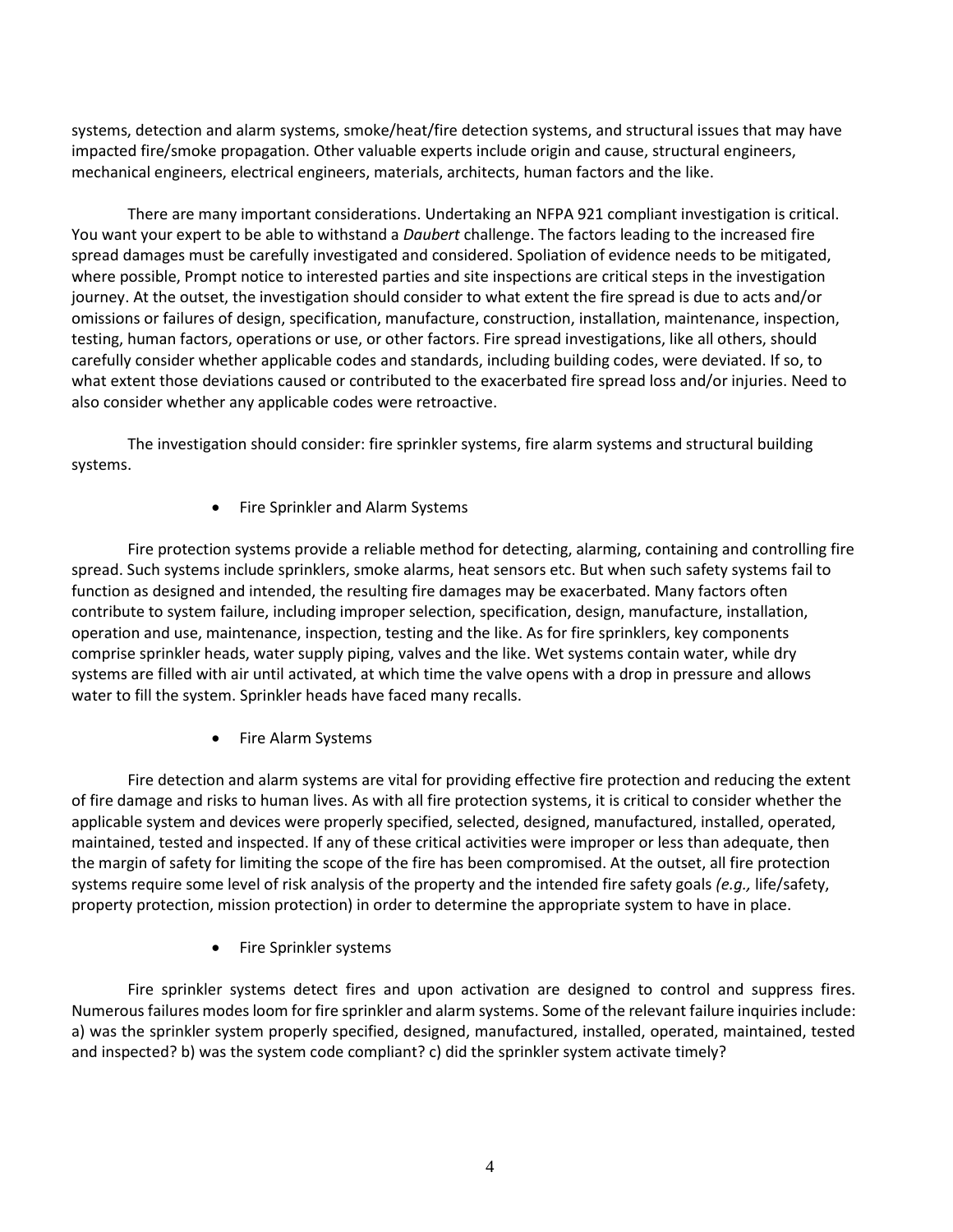## Building Systems

A structure's design, materials used, and manner of construction are all important variables for fire spread. On the one hand, the structural features and components may confine or impede fire spread or, on the other hand, they may exacerbate the growth and spread of fire beyond the original area of origin. Fire confinement is critical to containing fire to the area of fire origin. Inadequate or unprotected openings or penetrations are frequent spread pathways. Other structural component spread pathways include fire doors that fail to close, inadequate compartmentation, defective or inadequate fire resistance assemblies (walls/ceilings), HVAC systems that continue to operate during a fire, failed dampers, windows, and other structural components. Building materials also affect fire spread. The types of materials used in building interiors can greatly increase the fire load, like plastics and synthetic materials.

# **VI. Case Studies to Highlight Fire Spread Learning Points in the Context of Historic Hotel, Nightclub & Restaurant Fires**

History repeats itself. As such, there are many valuable lessons by going back in time and looking at the circumstances surrounding historic hotel, nightclub and restaurant fires. One of the most historic night fires occurred at the Cocoanut Grove nightclub on November 28, 1948 in Boston. The Cocoanut Grove fire resulted in 492 deaths. It is one of the deadliest nightclub fires. The interior of The Cocoanut Grove nightclub was decorated heavily with flammable materials and decorations. Amazingly, just eight days before the fire, fire department inspectors had found no farmable decoration and that the exits and extinguishers were adequate. On the night of the fire, the Cocoanut had over 1,000 occupants. An artificial palm tree was accidently ignited by a bus-boy who was using a match for lighting as he was addressing a faulty lightbulb on a tree. The tree ignited in seconds. The fire spread rapidly. The Cocoanut Grove Nightclub Fire teaches us about the dangers of flammable materials and the importance of adequate exits. At the time of the fire, there was no automatic sprinkler system.

Another insightful historic fire involved the Beverly Hills Supper Club. This fire has been considered the third deadliest nightclub fire in the United States. The fire occurred during the Memorial weekend of 1977. 165 persons died and over 200 were injured. There were more than 3,000 individuals were inside the club. The fire spread rapidly. The only fire protected consisted of portable fire extinguishers. The facility was not equipped with a sprinkler system. The building did not have a fire alarm or smoke detection system. Critical lessons involve the importance of over-crowding, flammable interior materials, lack of sprinklers and fire alarms. The Beverly Hills Supper Club fire lead to significant changes in the Life Safety Code including the requirement that public assembly occupancies with an occupant load exceeding 300 were required to have a fire alarm system.

There are many other historic fires, including the MGM Grand Hotel, Cosmopolitan Hotel, The Station Nightclub, The Collective Nightclub and Philadelphia Food Truck. The common lessons throughout these historic fires involve combustible interior finishes and materials, inadequate egress, over crowding, inadequate fire protection systems, inadequate fire detection and alarm systems, fire propagation through inadequate containment, including open penetrations, stairwells, HVAC systems and the like. By appreciating the historic fire calamities, we remind ourselves of the important lessons for fire protection and fire safety. We also use these historic examples as springboards for recognizing the liabilities that arise out of hotel, restaurant and nightclub fires and the practical liability insights, whether for pursuing subrogation recoveries or defense.